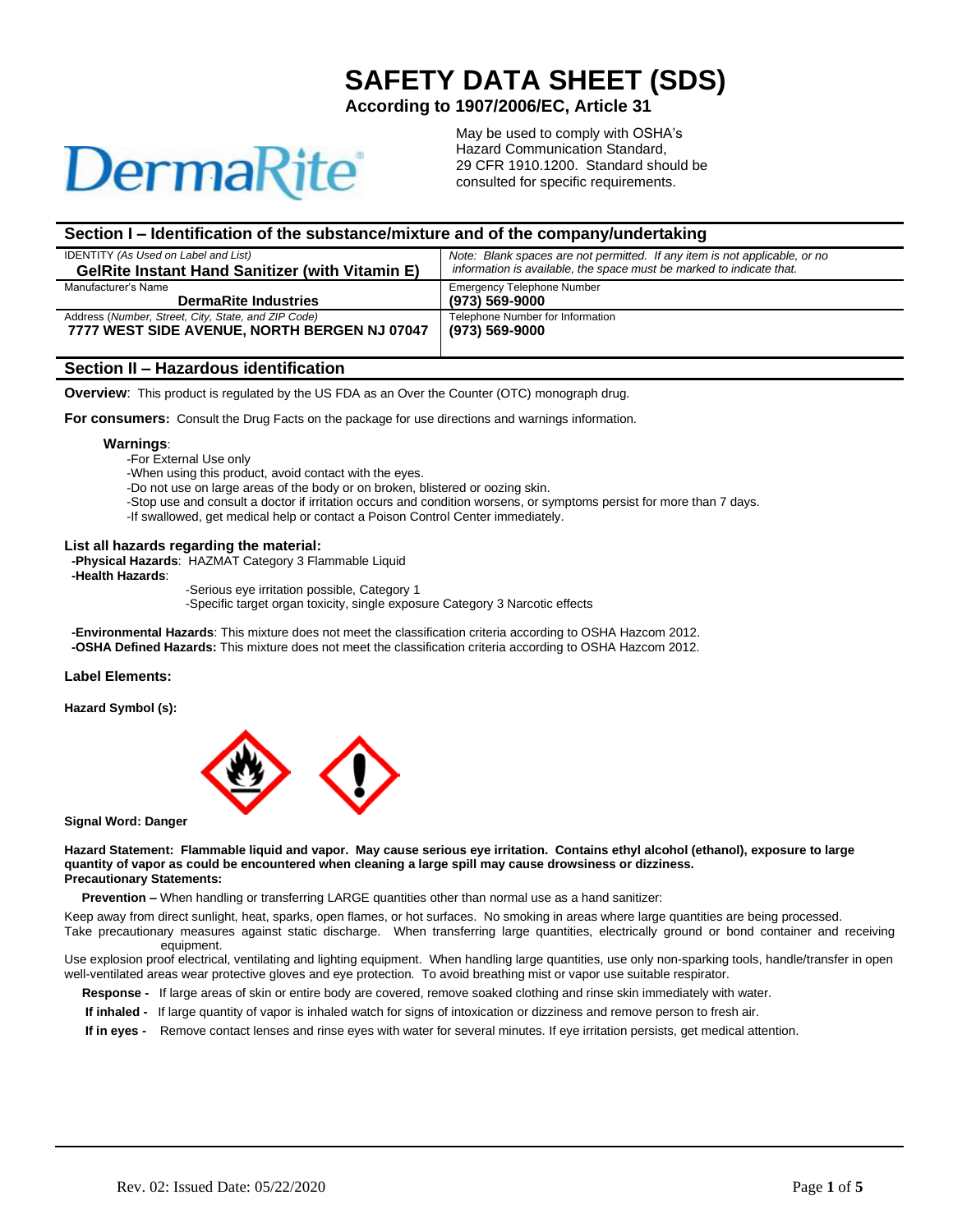# **Section II – Hazardous identification (cont.)**

**Storage -** Keep containers tightly closed and store in well ventilated area. Keep cool.

**Disposal -** Dispose of contents/container in accordance with local, state, federal regulations.

| Hazards not otherwise Classified (HNOC): | None known. |
|------------------------------------------|-------------|
| <b>Supplemental Information:</b>         | None.       |

| <b>Routes of Entry:</b><br><b>Skin Contact:</b><br><b>Skin Absorption:</b><br>Eye Contact: | Product is an OTC drug intended for skin contact.<br>No adverse conditions expected.<br>Keep out of eyes, may cause severe eye irritation. |
|--------------------------------------------------------------------------------------------|--------------------------------------------------------------------------------------------------------------------------------------------|
| Inhalation:                                                                                | Inhalation of large amounts of vapor (as in cleanup of large spills) may cause dizziness or intoxication.                                  |
| Ingestion:                                                                                 | Not intended for ingestion: may cause irritation of the digestive tract if ingested.                                                       |

# **List all required label statements**

*Recommended use and restriction of use:* For External Use Only Avoid contact with eyes Keep out or reach of children Keep away from heat or open flame If skin irritation develops stop use and consult a physician In case of accidental ingestion, seek medical attention right away

| Section III – Composition and Information on Ingredients (Hazardous components) |                                |                                   |                                |  |  |
|---------------------------------------------------------------------------------|--------------------------------|-----------------------------------|--------------------------------|--|--|
| <b>Specific Chemical Identity</b>                                               | <b>Common Name(s)</b>          | OSHA PEL                          | <b>ACGIH TLV</b>               |  |  |
| Ethyl Alcohol                                                                   | Ethanol (CAS# 64-17-5)-65%     | <b>PEL/TLV/TWA</b>                | 8 HR 1000 PPM NIOSH/OSHA/ACGIH |  |  |
| <b>Tertiary Butyl Alcohol</b>                                                   | t-Butanol (CAS# 75-65-0) 0.07% | <b>TWA/TLV-100 ppm OSHA/ACGIH</b> |                                |  |  |

# **Section IV – First aid measures**

#### *Signs and Symptoms of Exposure and Required Treatments*

**Skin Contact:** If skin irritation develops, stop use and consult a physician.

**Skin Absorption:** If exposed to large quantities as in a spill, remove clothing and wash skin with soap and water.

**Eye Contact:** Flush eyes with clear running water for 15 minutes, if irritation persists, seek medical attention.

**Inhalation:** If exposed to large amounts of vapor as in large spills, watch for signs of intoxication and move to fresh air.

**Ingestion:** If swallowed, rinse mouth with water, get medical attention.

# **Section V – Fire-Fighting Measures**

**Flash Point and Method**: 58°F for pure ethyl alcohol (EPA Method 1010)

**Flammable Limits:** Do not store above 105°F. Product contains 67% alcohol. Avoid contact with open flame.

**Extinguishing Media: CO2 dry chemical; foam spray.**

**Special Fire Fighting Procedures:** Product contains 66% alcohol. Use extinguishing media appropriate for surrounding fire. Use water spray to cool container. If fighting fire involving large amount of this material, use appropriate breathing apparatus.

**Unusual Fire and Explosion Hazards :** No unusual fire or explosion hazards noted

**Hazardous Combustion Products:** Carbon dioxide, Oxides of Nitrogen (NOx)

# **Section VI – Accidental Release Measures**

**Steps to be taken if material Is released or spilled:**

 **Small spills:** Wipe with absorbent product (paper towels, sponge, cloth or other absorbent material). **Large spills:** Contain by use of vermiculite, or absorbent booms. If inside building provide additional ventilation

| <b>Respiratory Protection (Specify Type):</b>                               |
|-----------------------------------------------------------------------------|
| <b>Small spills: none required.</b>                                         |
| <b>Large spills:</b> Wear appropriate personal protective equipment.        |
| <b>Ventilation:</b>                                                         |
| <b>Normal Use: None required</b>                                            |
| Large Spills: wear appropriate PPE                                          |
| <b>Protective Gloves: Yes, if cleaning large spills</b>                     |
| Eye Protection: If cleaning large spills                                    |
| <b>Other Protective Clothing or Equipment</b>                               |
| None required for normal use. If cleaning large spills wear appropriate PPE |
| <b>Work/Hygienic Practices</b>                                              |
| .                                                                           |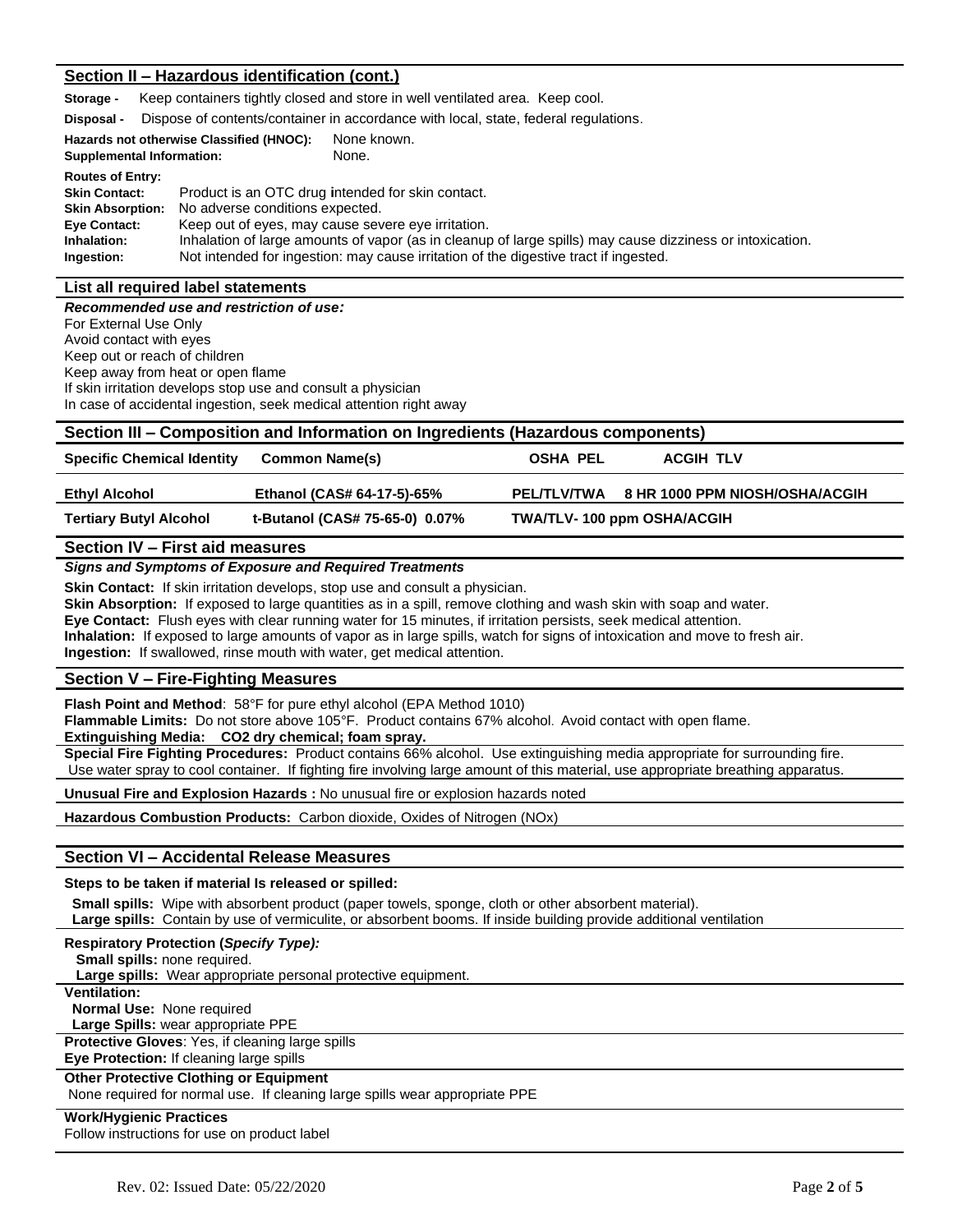# **Section VII– Handling and Storage**

#### **Handling Procedures and Equipment**

Do not store above 105°F or in direct sunlight. Keep containers closed. Do not store near open flames or source of heat such as radiators. Keep out of reach of children. Observe normal Good Manufacturing Practices.

**Incompatibilities**

Do not mix with strong acids or oxidizers

| Section VIII - Exposure controls/personal protection         |                                                                   |                                                                           |  |  |
|--------------------------------------------------------------|-------------------------------------------------------------------|---------------------------------------------------------------------------|--|--|
| <b>Occupational Exposure Limits:</b>                         |                                                                   |                                                                           |  |  |
| <b>Components</b>                                            | <b>ACGIH TLV</b>                                                  | <b>OSHA-PEL</b>                                                           |  |  |
| Ethyl Alcohol (CAS 64-17-5)<br>t-Butyl Alcohol (CA# 75-65-0) | 1000 ppm TWA 1900 mg/m <sup>3</sup><br>TWA/TLV-100 ppm OSHA/ACGIH | 1000 ppm TWA 1900 mg/m <sup>3</sup><br>100 ppm TWA; 300 mg/m3 Engineering |  |  |
| Control                                                      |                                                                   |                                                                           |  |  |

#### **Appropriate engineering controls**

None when the product is used as intended (hand sanitizer)

If handling/processing large quantities provide adequate ventilation and explosion proof equipment

# **Personal protective equipment (PPE)**

None needed when product is used according to instructions

# **Section IX – Physical and chemical properties**

**Appearanc**e: Clear liquid with slight blue tint **Physical State:** Liquid **Form**: Liquid **Color:** Clear to light blue **Odor:** Mild alcohol odor **pH @ 25°C:** 6.5 – 7.5 **Boiling Point:** 180°F **Melting Point:** Not applicable **Flash Point:** 58°F for pure ethyl alcohol. Higher for finished product **Explosive Properties:** Not explosive when used as directed **Oxidizing Properties:** Only by reaction with certain chemicals **Specific Gravity: <1.0 @ 20°C Water Solubility:** Soluble in water **Vapor Pressure (Air = 1):** 40

# **Section X – Stability and Reactivity Data**

**Chemical Stability:** Stable under normal conditions **Reactivity:** May react with strong hydrochloric acid or strong mineral acids **Possibility of Hazardous Reaction:** Polymerization does not occur **Conditions to Avoid:** Extreme heat and sources of ignition **Materials to Avoid:** Strong oxidizers and strong acids **Hazardous Decomposition Products:** Water and carbon dioxide **Hazardous Polymerization:** Will not occur

# **Section XI – Toxicological Information**

**Symptoms of Overexposure by Route of Exposure:** The health hazard information provided is for handling this product in an occupational setting.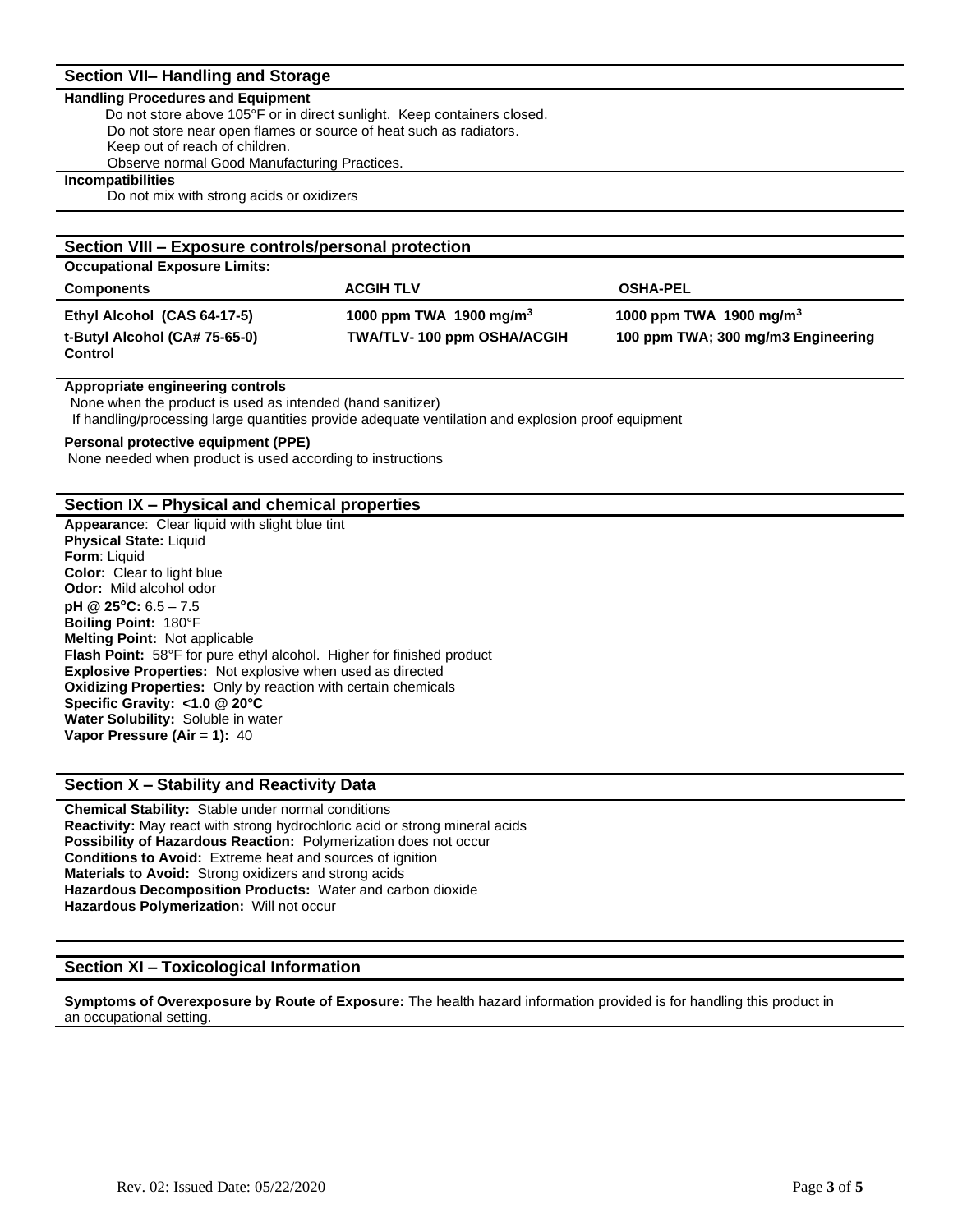# **Section XI – Toxicological Information (cont.)**

# **Effects of Acute and Chronic Exposure:**

**Acute:** Primary health effect that may be experienced in occupational settings is mild irritation of compromised skin. Accidental ingestion may be harmful. Although unlikely, inhalation of large quantities vapors over a prolonged time may cause dizziness or intoxication.

Accidental contact with the eyes (unless rinsed) may cause irritation which could be severe if left untreated. **Target Organs:** Skin, eyes

**Acute:** Occupational exposure: Eyes

**Chronic:** Occupational exposure: Skin

# **Routes of Entry (due mainly to contact with large amounts as encountered in large spills)**

 **Inhalation:** vapors may irritate the nose, throat and lungs or cause dizziness. Symptoms are generally alleviated upon breathing fresh air.

 **Skin Contact:** if applied on chaffed or chapped skin may cause burning sensation, stinging, itching and tingling.  **Eye Contact:** can cause stinging, redness, tearing and severe irritation if not flushed quickly with water.  **Ingestion:** ingestion of large quantity may cause adverse symptoms that include nausea, vomiting and diarrhea.

**Irritancy of product:** The product may cause mild to moderate irritation on chaffed or damaged skin.

**Skin Sensitization:** Not expected**.** 

**Respiratory Sensitization:** Not likely due to form of product.

**LD50/LC50:** 

 **Ethyl Alcohol:** 

• LD50 [**oral – rat]: 7060 mg/kg** 

• **LC50 [Inhalation: rat]: 20000 ppm/10H** 

 **T-Butyl Alcohol:** 

• LD50 [**Oral – rat]: 3100 mg/kg**

• **Dermal: (rabbit) 20800 mg/k**

• **LC50 Inhalation: [rat-31 mg/l/4h]**

**Carcinogenicity: Not classified as a human carcinogen by IARC or ACGIH.** 

# **Reproductive Toxicity:**

 **Mutagenic/Embryo Toxicity:** Components of this product are not reported to cause mutagenic or embryonic effects in humans. **Teratogenicity:** None when used according to directions

**Reproductive Toxicity:** None when used according to directions

# **Section XII – Ecological Information**

No specific information is currently available on the effect of this product on plants or animals in the environment. If large amount spilled in the environment, the product may be harmful to terrestrial and aquatic plant life. The following aquatic toxicity data currently available for components of this product:

# **Ethyl Alcohol:**

**EC50 Crustacea -** Water Flea (Daphnia magna) 5012 mg/l 48 hours **EC50 Green algae (**Selenastrum capricomutum) 1000 mg/l 96 hours **LC 50 Fathead Minnow (**Pimephales promelas) 100 mg/l 96 hours

**T-butyl alcohol:** 

**EC50 Green Algae (Desmodesmus subspicatus):** 19000 mg/l 96 hours **EC50 Water Flea (Daphnia magna):** 43500 mg/l 48 hours **LC 50 Fathead Minnow (Pimephales promelas):** 46500 mg/l 96 hours

**Environmental Exposure Controls:** During manufacture of industrial products, controls should be engineered to prevent release to the environment. If spilled on ground, alcohol component will evaporate within 24 hours. **Ozone depletion Potential:** No component is known to have ozone depletion potential.

# **Section XIII – Disposal Consideration**

#### Waste Disposal Method

**Dispose in accordance with local, state or federal regulations.**